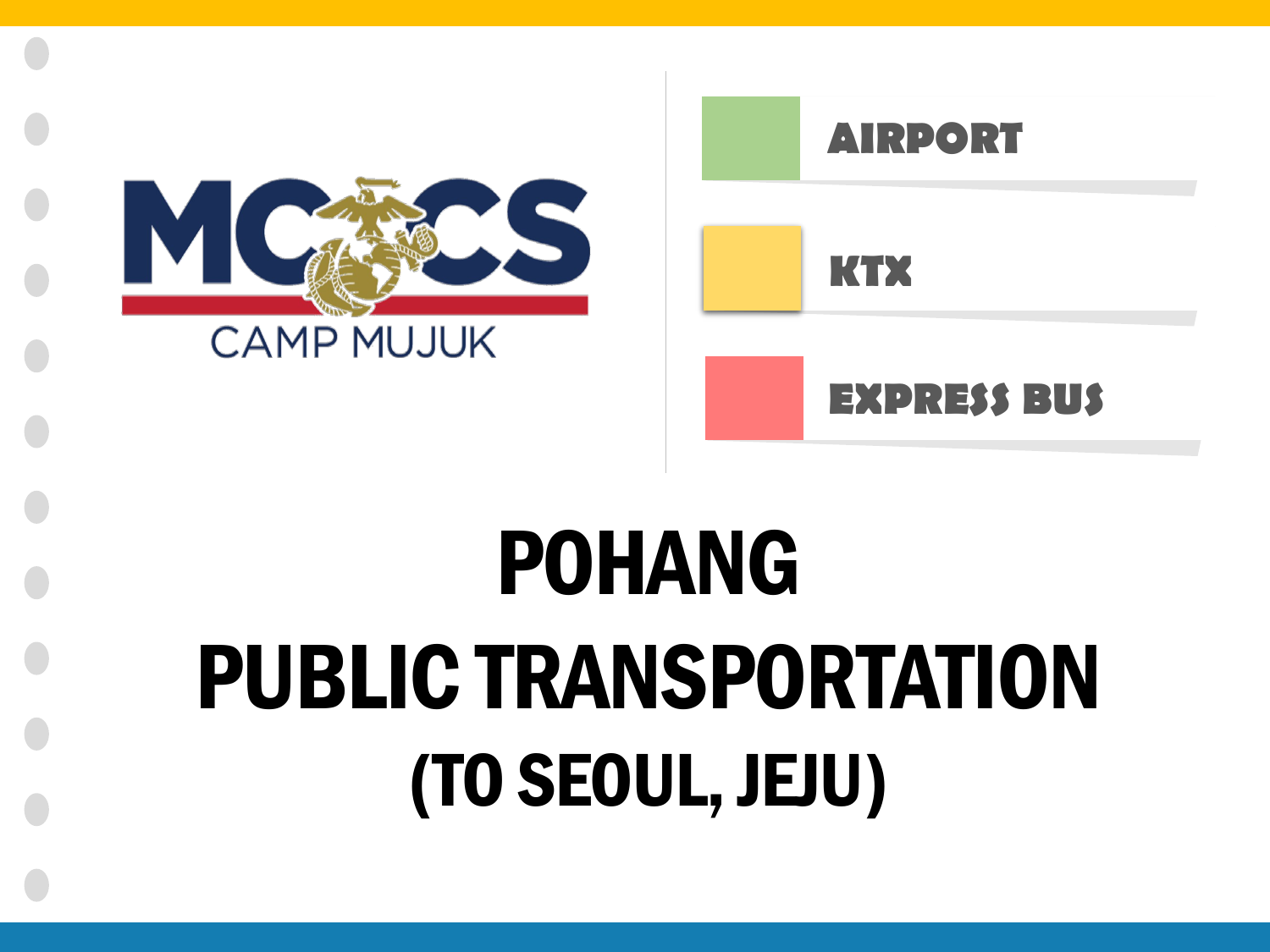## **1. Pohang Airport**

**Address : 18, Irwol-ro, Donghae-myeon, Nam-gu**

#### **Departure**

**1. Pohang to Jeju Airline: Jinair ( LJ451 ) Departure Time 10:05 Arrival Time 11:15** Fare: ₩35,200 - ₩96,300

**2. Pohang to Jeju Airline: Jinair ( LJ453 ) Departure Time 15:30 Arrival Time 16:40** Fare: ₩35,200 - ₩96,300

**3. Pohang to Seoul (Gimpo Airport) Airline: Jinair ( LJ398 ) Departure Time 19:30 Arrival Time 20:30** Fare: ₩48,200 - ₩105,300

**Arrival**

**1. Seoul (Gimpo Airport) to Pohang Airline: Jinair ( LJ397 ) Departure Time 08:25 Arrival Time 09:25** Fare: ₩48,200 - ₩105,300

**2. Jeju to Pohang Airline: Jinair ( LJ452 ) Departure Time 13:45 Arrival Time 14:55** Fare: ₩44,200 - ₩96,300

**3. Jeju to Pohang Airline: Jinair ( LJ454 ) Departure Time 17:35 Arrival Time 18:45** Fare: ₩44,200 - ₩96,300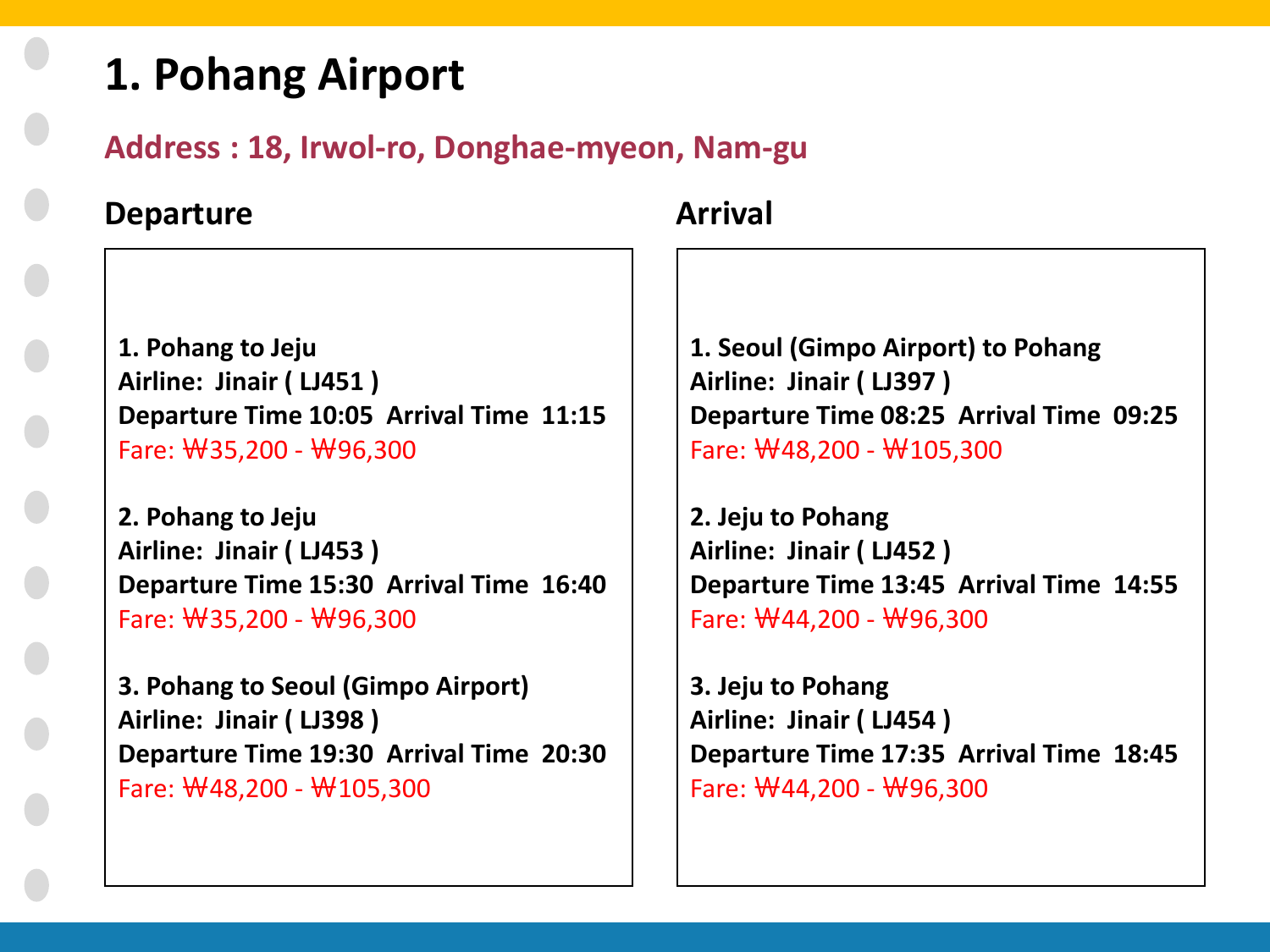# **2. Pohang KTX**

#### **Address : 1, Pohangyeok-ro, Heunghae-eup, Buk-gu**

- **1. Pohang - Seoul**
	- **Timetable Pohang to Seoul KTX**

**05:37 07:15 09:59 10:15 11:04 12:37 14:04 15:37 16:23 17:29 18:00 19:00 19:22 21:36**

#### **2. Seoul - Pohang**

**Timetable From Seoul to Pohang KTX**

**05:40 06:45 08:10 09:25 10:45 12:41 13:00 14:35 15:11 16:20 17:35 20:40 22:20**

- **Time Required: 2 hrs 30mins**
- **Fare: ₩53.600**